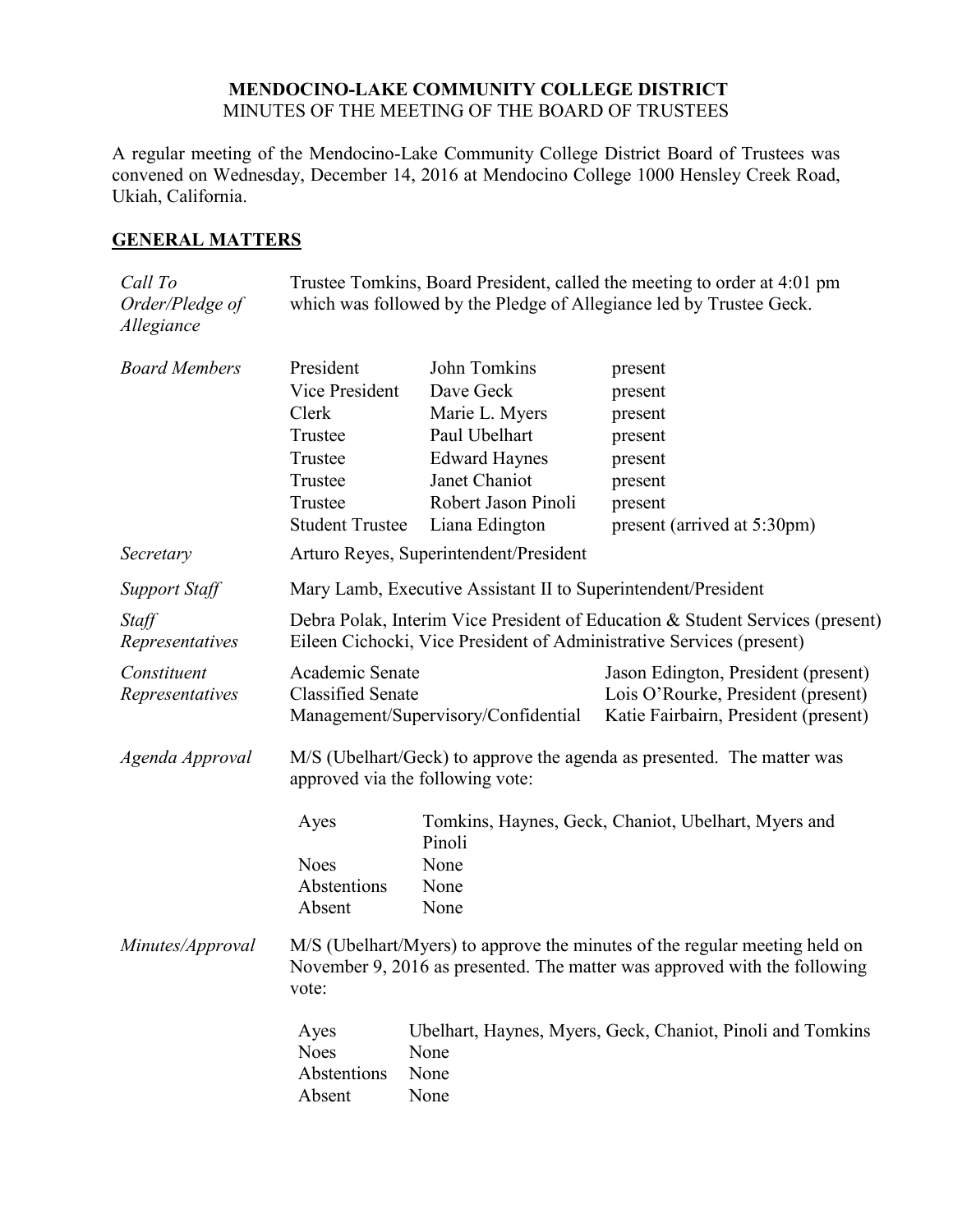## **CLOSED SESSION**

The Board adjourned to Closed Session at 4:03 PM. Board President Tomkins announced the Board will be discussing Items 2.2, 2.3 and 2.4 in closed session.

#### **OPEN SESSION**

*Report of Action Taken in Closed Session* The Board returned to open session at 5:36 PM with Board President Tomkins reporting no action taken on the items discussed in closed session.

- *Public Comments* Victoria Golden and Barry Vogel each addressed the Board regarding the college football program and their concerns regarding the students participating in the program.
	- Leslie Banta addressed the board regarding the resolution in support of all students before the board tonight for their consideration.
	- John Koetzner addressed the board regarding his perception of the campus climate and thanked them for the 13.5 years he has worked at the college.
	- Cindy Chapman addressed the board regarding her experience as a college employee and how happy and grateful she is to be employed at the college.

## **ANNUAL ORGANIZATIONAL MEETING**

*Election of Officers* The order of election was for the offices of President, Vice President and Clerk. The floor was opened for nominations for the 2017 year followed by the following motions and voting:

> M/S (Chaniot/Ubelhart) to elect Trustee Geck as President of the Board of Trustees for the 2017 year. The matter was approved with the following vote: Ayes Tomkins, Geck, Ubelhart, Haynes, Chaniot, Myers and Pinoli Noes None Abstentions None Absent None

Trustee Geck assumed his role as Board President.

M/S (Chaniot/Ubelhart) to elect Trustee Myers as Vice President of the Board of Trustees for the 2017 year. The matter was approved with the following vote:

| Ayes        | Tomkins, Geck, Ubelhart, Haynes, Chaniot, Myers and |
|-------------|-----------------------------------------------------|
|             | Pinoli                                              |
| <b>Noes</b> | None                                                |
| Abstentions | None                                                |
| Absent      | None                                                |

M/S (Myers/Ubelhart) to elect Trustee Pinoli as Clerk of the Board of Trustees for the 2017 year. The matter was approved with the following vote:

| Ayes        | Tomkins, Geck, Ubelhart, Haynes, Chaniot, Myers and |
|-------------|-----------------------------------------------------|
|             | Pinoli                                              |
| <b>Noes</b> | None                                                |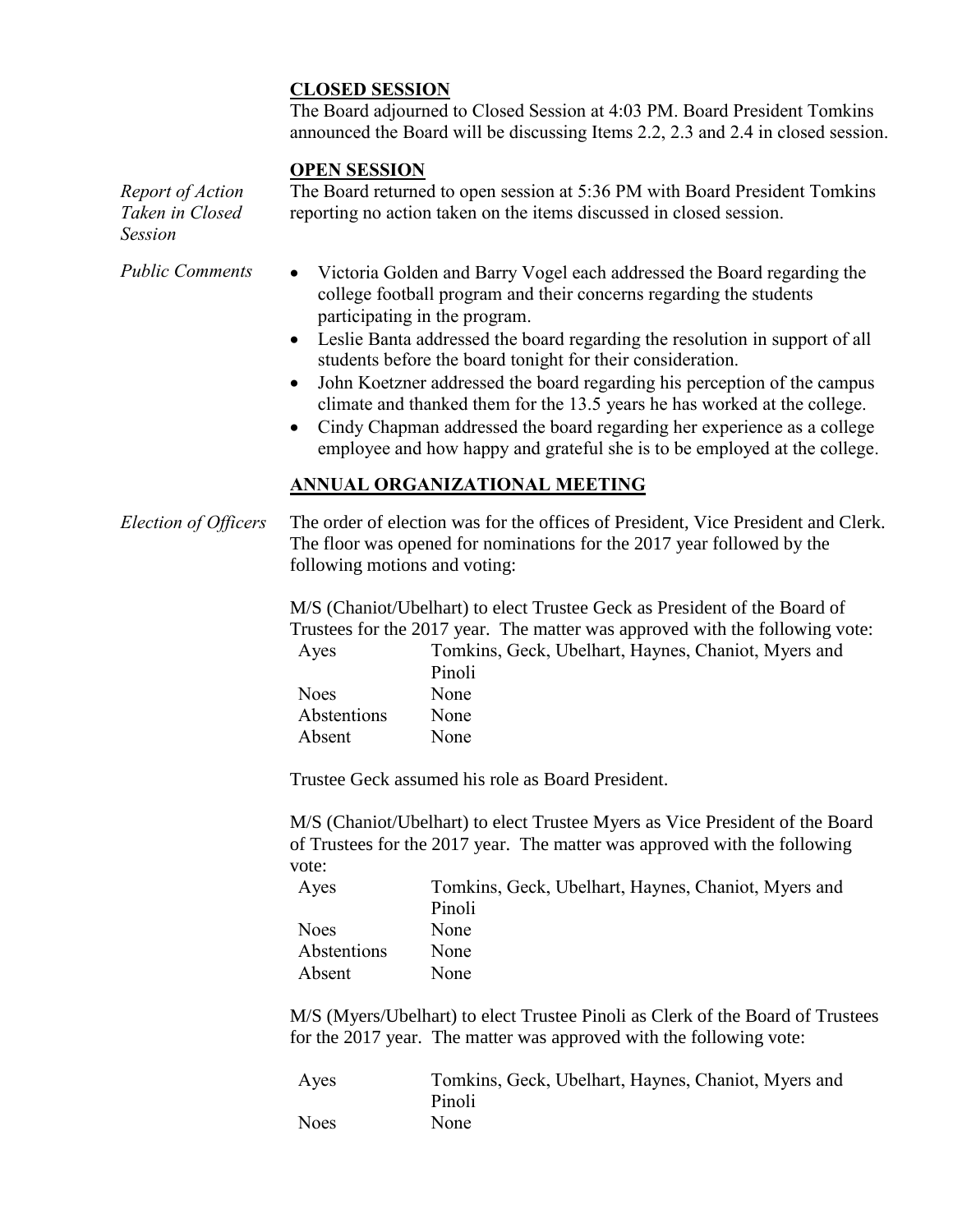| Abstentions | None |
|-------------|------|
| Absent      | None |

*2017 Meeting Dates*  The proposed meeting dates for 2017 were presented as follows: *and Times*

| September 13 |
|--------------|
| December 13  |
|              |

The March meeting would be held at the North County Center, the June meeting at the Lake Center and the August meeting at the Coast Center.

M/S (Ubelhart/Haynes) to approve the 2017 dates as presented and discussed. The motion was approved with the following vote:

| Ayes        | Tomkins, Geck, Ubelhart, Haynes, Chaniot, Myers and |
|-------------|-----------------------------------------------------|
|             | Pinoli                                              |
| <b>Noes</b> | None                                                |
| Abstentions | None                                                |
| Absent      | None                                                |

## **PRESIDENT AND ADMINISTRATION REPORT**

A written report was presented by Superintendent/President Reyes. The following items were offered in addition:

- Superintendent/President Reyes met today with representatives from the Dharma Realm Buddhist University regarding future collaborations.
- We are diligently working to establish our Middle College and are looking to have everything needed in place by February 2017 for an August 2017 start date.
- Trustee Haynes requested a recap of the expenses and estimates for the appendices located in the Facilities Master Plan 2016-2020 document for the Mendocino College Coastal Field Station. He also requested information on when the marine protection areas offshore became effective.

# **CONSENT AGENDA**

M/S (Tomkins/Ubelhart) RESOLVED, That the Mendocino-Lake Community College District Board of Trustees does hereby approve the Consent Agenda as presented. The consent agenda was approved with the following vote:

Ayes Tomkins, Haynes, Chaniot, Geck, Ubelhart, Myers and Pinoli Noes None Abstentions None Absent None Items with an asterisk \* were approved by one motion as the Consent Agenda.

# **Personnel**

*Employment – Short-Term*  \*RESOLVED, That the Mendocino-Lake Community College District Board of Trustees does hereby ratify the employment of the short-term employees as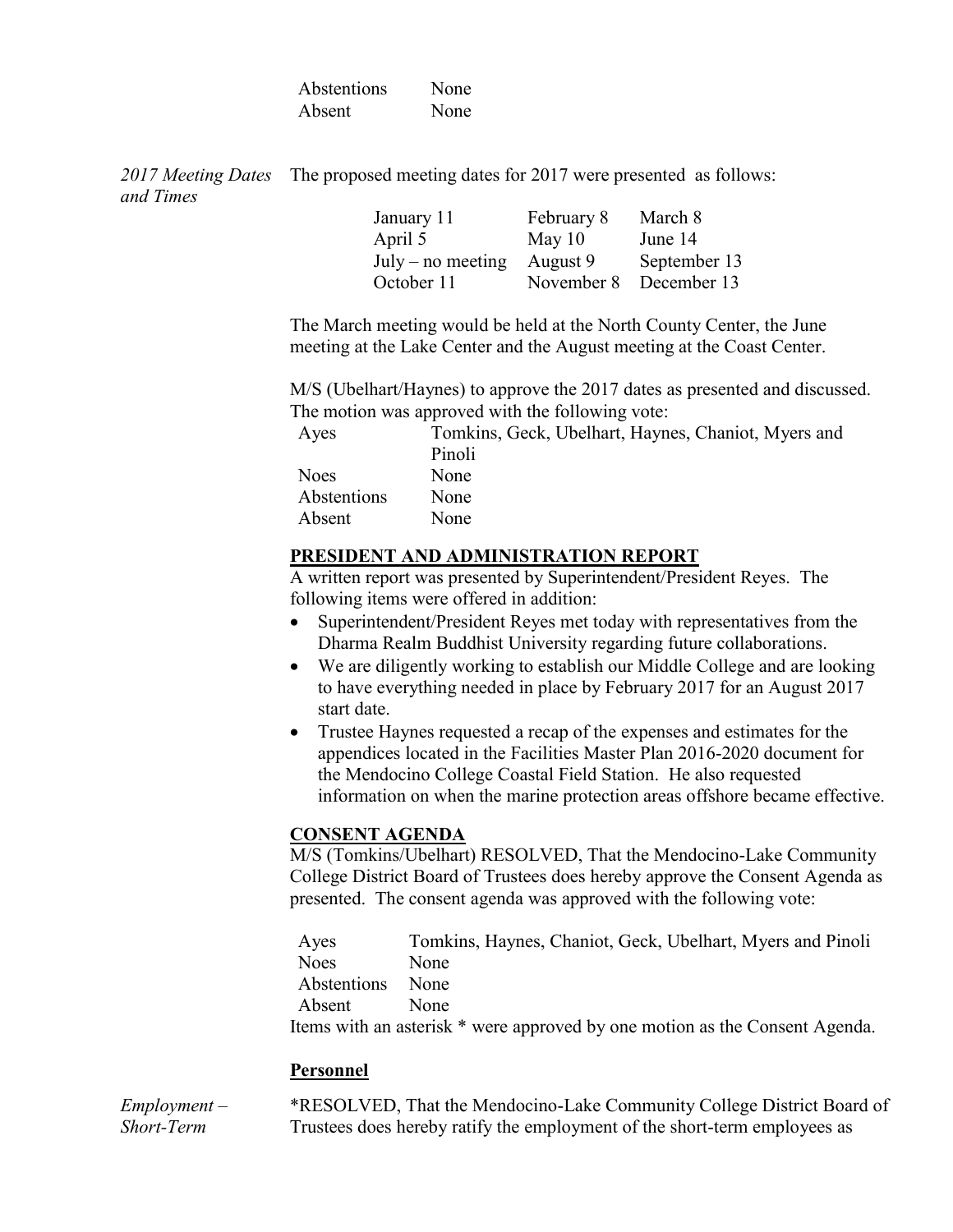| <i>Employees</i>                                                                                  | submitted and presented at the meeting.                                                                                                                                                                                                                                                               |  |
|---------------------------------------------------------------------------------------------------|-------------------------------------------------------------------------------------------------------------------------------------------------------------------------------------------------------------------------------------------------------------------------------------------------------|--|
| Part-Time Faculty                                                                                 | *RESOLVED, That the Mendocino-Lake Community College District Board of<br>Trustees does hereby approve the employment of the part-time faculty for the<br>spring 2017 as presented at the meeting.                                                                                                    |  |
| $Employment -$<br>Classified                                                                      | *RESOLVED, That the Mendocino-Lake Community College District Board of<br>Trustees does hereby employ Nicolaj Murray as a Maintenance Technician, 12<br>months/year, 40 hours/week, effective January 3, 2017as presented at the<br>meeting.                                                          |  |
| Classified<br>Reclassification                                                                    | *RESOLVED, That the Mendocino-Lake Community College District Board of<br>Trustees hereby approves the change in salary range for the Center Assistant<br>classification effective January 1, 2017 as presented at the meeting.                                                                       |  |
| Resignation/Retire<br>ment                                                                        | *RESOLVED, That the Mendocino-Lake Community College District Board of<br>Trustees hereby ratifies the resignation of John Koetzner effective December<br>31, 2016 as presented at the meeting.                                                                                                       |  |
| Resignation                                                                                       | *RESOLVED, That the Mendocino-Lake Community College District Board of<br>Trustees hereby ratifies the resignation of Kate Veno effective November 30,<br>2016 as presented at the meeting.                                                                                                           |  |
| Fiscal Report as of<br>October 31, 2016                                                           | <b>Other Items</b><br>*RESOLVED, That the Mendocino-Lake Community College District Board of<br>Trustees does hereby accept the fiscal report as submitted.                                                                                                                                           |  |
| Donations                                                                                         | *RESOLVED, That the Mendocino-Lake Community College District Board of<br>Trustees does hereby accept the donations by Allen Cooperrider and Leanna<br>Henderson as presented.                                                                                                                        |  |
| 2015-2016 Audit<br>Report                                                                         | <b>ACTION ITEMS</b><br>After reviewing the information provided, the following action was taken:                                                                                                                                                                                                      |  |
|                                                                                                   | M/S (Chaniot/Pinoli) that the Board of Trustees of the Mendocino-Lake<br>Community College District does hereby accept the 2015-2016 Audit Report as<br>presented. The motion was approved with the following vote:                                                                                   |  |
|                                                                                                   | Tomkins, Haynes, Geck, Chaniot, Ubelhart, Myers and Pinoli<br>Ayes<br><b>Noes</b><br>None<br>Abstentions<br>None<br>Absent<br>None                                                                                                                                                                    |  |
| Rescheduling of<br>Governing Board                                                                | After reviewing the information provided, the following action was taken:                                                                                                                                                                                                                             |  |
| Elections from Odd-<br>Numbered Years to<br>Even-Numbered<br>Years – Resolution<br>$12 - 16 - 01$ | M/S (Haynes/Ubelhart) that the Board of Trustees of the Mendocino-Lake<br>Community College District does hereby adopt Resolution 12-16-01 to change<br>the Governing Board election years from odd-numbered to even-numbered<br>years as presented. The motion was approved with the following vote: |  |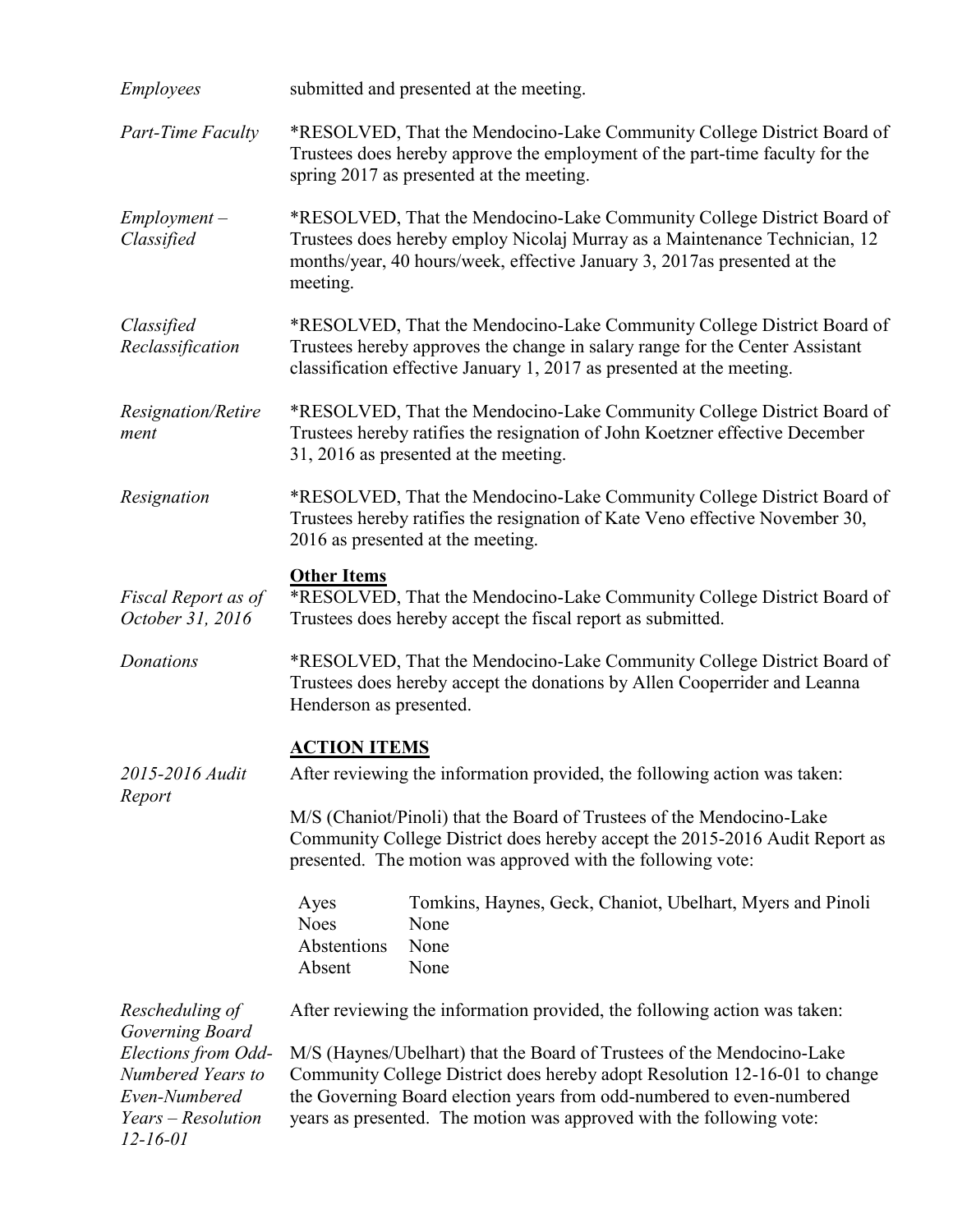|                                                                                                                                                                           | Ayes<br><b>Noes</b><br>Abstentions<br>Absent                                                                                                                                                                                                                                                        | Tomkins, Haynes, Geck, Chaniot, Ubelhart, Myers and Pinoli<br>None<br>None<br>None                                                                                                                                                                                                                                                                                        |  |
|---------------------------------------------------------------------------------------------------------------------------------------------------------------------------|-----------------------------------------------------------------------------------------------------------------------------------------------------------------------------------------------------------------------------------------------------------------------------------------------------|---------------------------------------------------------------------------------------------------------------------------------------------------------------------------------------------------------------------------------------------------------------------------------------------------------------------------------------------------------------------------|--|
| Accreditation<br>Substantive Change<br>$\textit{proposal}$ –<br>Mendocino Coast<br>Center                                                                                 | After reviewing the information provided, the following action was taken:                                                                                                                                                                                                                           |                                                                                                                                                                                                                                                                                                                                                                           |  |
|                                                                                                                                                                           |                                                                                                                                                                                                                                                                                                     | M/S (Chaniot/Tomkins) that the Board of Trustees of the Mendocino-Lake<br>Community College District does hereby approve the Accreditation Substantive<br>Change proposal for the Mendocino Coast Center as presented. The motion<br>was approved with the following vote:                                                                                                |  |
|                                                                                                                                                                           | Ayes<br><b>Noes</b><br>Abstentions<br>Absent                                                                                                                                                                                                                                                        | Tomkins, Haynes, Geck, Chaniot, Ubelhart, Myers and Pinoli<br>None<br>None<br>None                                                                                                                                                                                                                                                                                        |  |
| Mendocino College<br>Resolution in<br>Support of All<br>Students, Including<br>Undocumented and<br>Documented<br><b>Immigrant Students</b><br>$-$ Resolution 12-16-<br>02 | taken:                                                                                                                                                                                                                                                                                              | After reviewing the information provided and discussion among the members<br>of the board regarding the content of the resolution, the following action was                                                                                                                                                                                                               |  |
|                                                                                                                                                                           | M/S (Ubelhart/Tomkins) that the Board of Trustees of the Mendocino-Lake<br>Community College District does hereby adopt Resolution 12-16-02 in support<br>of all students, including undocumented and documented immigrant students as<br>amended. The motion was approved with the following vote: |                                                                                                                                                                                                                                                                                                                                                                           |  |
|                                                                                                                                                                           | Ayes<br><b>Noes</b><br>Abstentions<br>Absent                                                                                                                                                                                                                                                        | Tomkins, Geck, Chaniot, Ubelhart, Myers and Pinoli<br>Haynes<br>None<br>None                                                                                                                                                                                                                                                                                              |  |
| Renaming of the<br>Mendocino Coast<br>Center, Fine<br>Woodworking<br>Program and<br>Mendocino Coast<br>Herbarium                                                          |                                                                                                                                                                                                                                                                                                     | After reviewing the information provided, the following action was taken:                                                                                                                                                                                                                                                                                                 |  |
|                                                                                                                                                                           | following vote:                                                                                                                                                                                                                                                                                     | M/S (Haynes/Pinoli) that the Board of Trustees of the Mendocino-Lake<br>Community College District does hereby approve the name changes of the<br>Mendocino Coast Education Center, the Fine Woodworking Program, the<br>building where the Fine Woodworking Program is housed and the Mendocino<br>Coast Center Herbarium as presented. The motion was approved with the |  |
|                                                                                                                                                                           | Ayes<br><b>Noes</b><br>Abstentions<br>Absent                                                                                                                                                                                                                                                        | Tomkins, Haynes, Geck, Chaniot, Ubelhart, Myers and Pinoli<br>None<br>None<br>None                                                                                                                                                                                                                                                                                        |  |
| <b>Big Picture</b>                                                                                                                                                        |                                                                                                                                                                                                                                                                                                     | A presentation on Financial Aid was made by Ulises Velasco, Interim Dean of<br>Student Services and Director of Financial Aid.                                                                                                                                                                                                                                            |  |

# **INFORMATIONAL ITEMS AND REPORTS**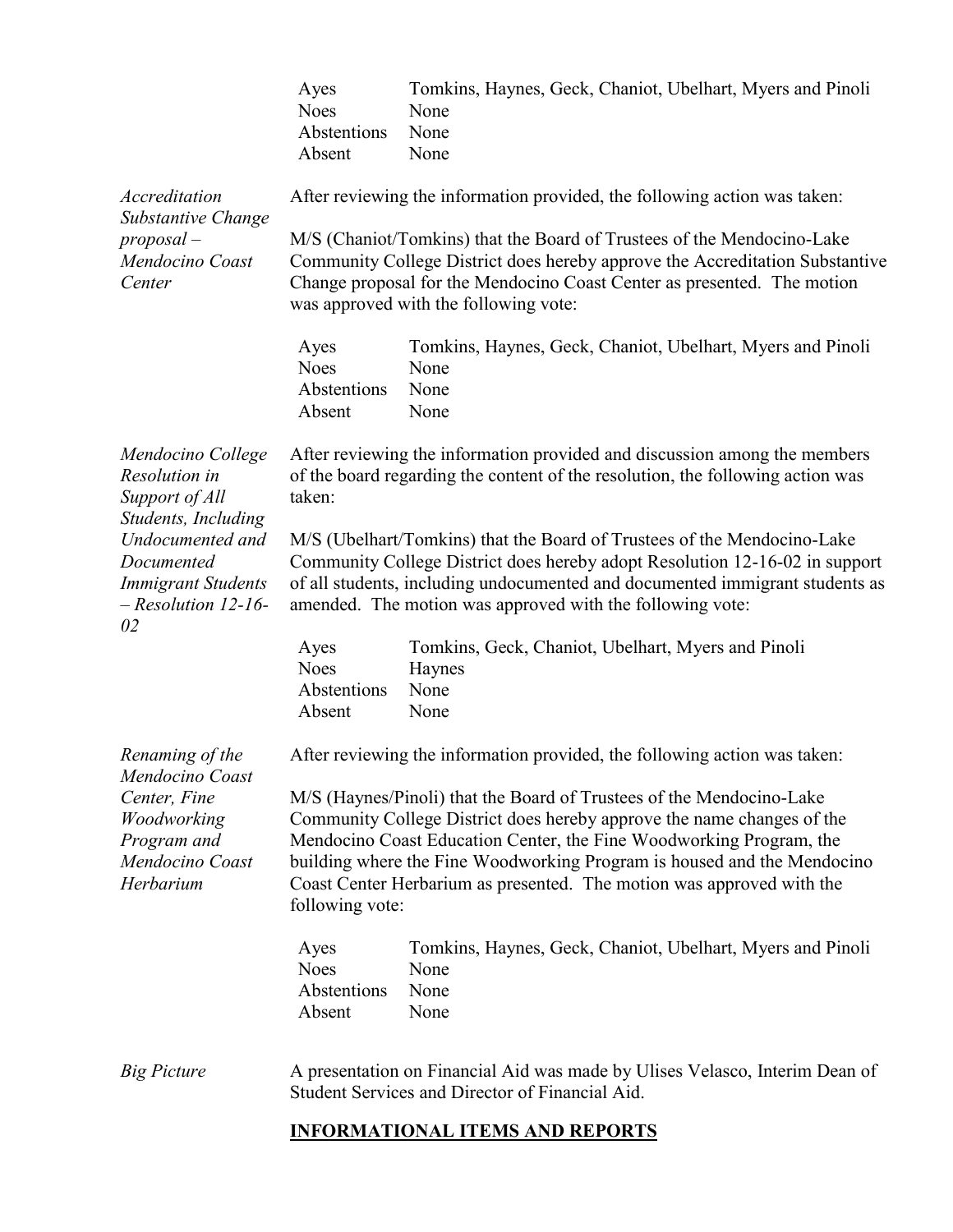*Mendocino College Foundation, Inc.*

A written report was submitted by Katie Fairbairn, Executive Director of the Mendocino College Foundation, Inc. as information.

*Friends of the Mendocino College Coastal Field Station and Natural Sciences affiliate Constituents Group Reports*

A written report was submitted by Steve Cardimona, science professor and affiliate governing council member as information.

#### *Academic Senate:*

A written report was submitted as information by Academic Senate President Jason Edington.

#### *Classified:*

A written report was submitted as information by Classified Senate President Lois O'Rourke.

#### *Associated Students of Mendocino College:*

A written report was submitted by the ASMC members who attended the Fall 2016 Student Senate for California Community Colleges General Assembly. Their reports outlined the various activities in which they participated as well as expressing their thanks for the Board's support of their attendance.

#### **TRUSTEE COMMUNICATION**

| <b>Board Policy</b><br>Additions and<br>$Revisions - First$<br>Reading<br><b>Trustee Reports</b> | The revisions to the Board policies are presented as information for review.<br>Voting on the revisions and additions presented will take place at the January<br>2017 meeting. Any questions regarding the policies presented may be<br>forwarded to the President's Office for consideration by the President's Policy<br>Advisory Committee.<br>A written report was submitted by Trustee Haynes and Trustee Chaniot.<br>Other Trustees commented orally on their recent college-related activities. |
|--------------------------------------------------------------------------------------------------|---------------------------------------------------------------------------------------------------------------------------------------------------------------------------------------------------------------------------------------------------------------------------------------------------------------------------------------------------------------------------------------------------------------------------------------------------------------------------------------------------------|
| <i>Future Agenda</i><br><i>Items</i>                                                             | In reviewing the list from the November 2016 board meeting, the following<br>items were determined to be of interest to the majority of the board members<br>and will be presented at a future board meeting:<br>More information about what the college is doing regarding International<br>Education and/or International students.<br>New items for review at the next meeting as possible future agenda items<br>include:<br>An informational report on how many grants we currently have in place  |
|                                                                                                  | A report on the possibility of establishing a ROTC program on campus<br>Campus morale survey<br>Workshop on student housing or dormitories<br>Football finances and town-hall type meeting<br>Big picture presentation on insurance                                                                                                                                                                                                                                                                     |